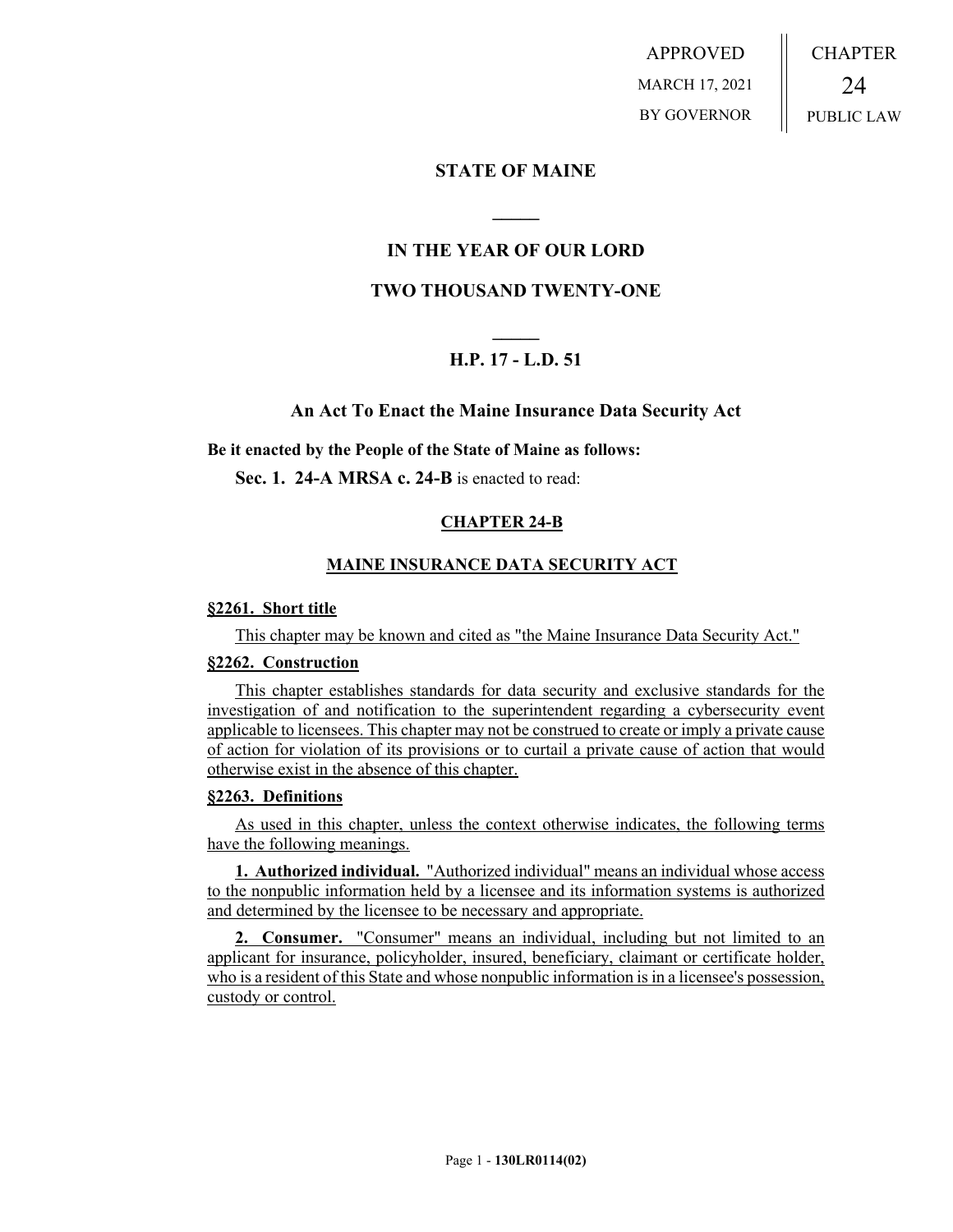**3. Cybersecurity event.** "Cybersecurity event" means an event resulting in unauthorized access to, disruption of or misuse of an information system or information stored on an information system.

"Cybersecurity event" does not include the unauthorized acquisition of encrypted nonpublic information if the encryption process or key is not also acquired, released or used without authorization.

"Cybersecurity event" does not include an event with regard to which the licensee has determined that the nonpublic information accessed by an unauthorized person has not been used or released and has been returned or destroyed.

**4. Encrypted.** "Encrypted," with respect to data, means that the data has been transformed into a form that results in a low probability of assigning meaning without the use of a protective process or key.

**5. Information security program.** "Information security program" means the administrative, technical and physical safeguards that a licensee uses to access, collect, distribute, process, protect, store, use, transmit, dispose of or otherwise handle nonpublic information.

**6. Information system.** "Information system" means a discrete set of electronic information resources organized for the collection, processing, maintenance, use, sharing, dissemination or disposition of electronic information, as well as any specialized system such as an industrial or process control system, a telephone switching and private branch exchange system or an environmental control system.

**7. Insurance carrier.** "Insurance carrier" has the same meaning as in section 2204, subsection 15.

**8. Licensee.** "Licensee" means a person licensed, authorized to operate or registered or required to be licensed, authorized or registered pursuant to the insurance laws of this State. "Licensee" does not include a purchasing group or a risk retention group chartered and licensed in a state other than this State or a licensee that is acting as an assuming insurer and is domiciled in another state or jurisdiction.

**9. Multifactor authentication.** "Multifactor authentication" means authentication through verification of at least 2 of the following types of authentication factors:

A. Knowledge factors, such as a password;

B. Possession factors, such as a token or text message on a mobile telephone; and

C. Inherence factors, such as a biometric characteristic.

**10. Nonpublic information.** "Nonpublic information" means information that is not publicly available information and is:

A. Business-related information of a licensee the tampering with or unauthorized disclosure of, access to or use of which would materially and adversely affect the business, operations or security of the licensee;

B. Information that, because of name, number, personal mark or other identifier, can be used in combination with any one or more of the following data elements to identify a consumer:

(1) Social security number;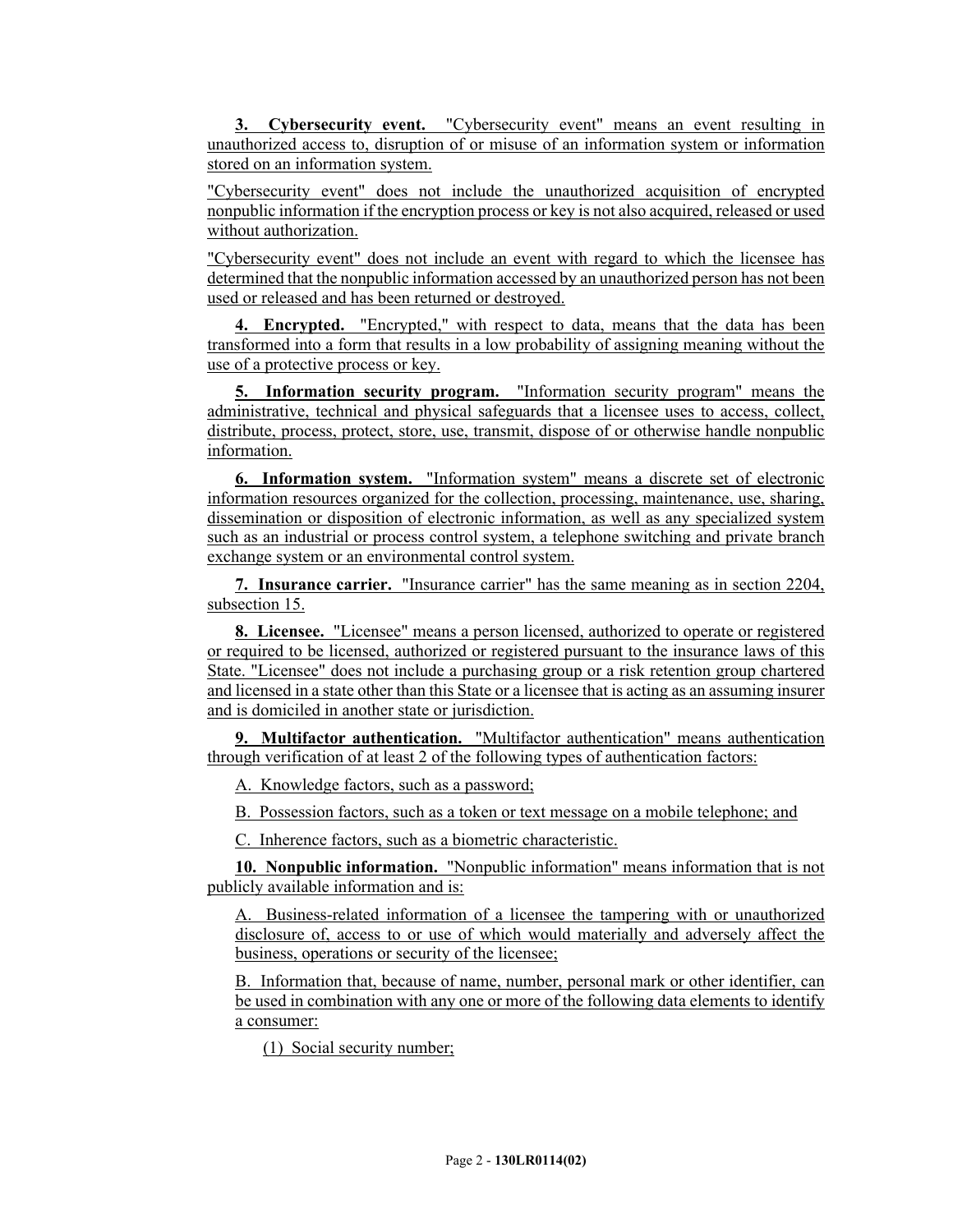(2) Driver's license number or nondriver identification card number;

(3) Financial account number or credit or debit card number;

(4) Any security code, access code or password that would permit access to a consumer's financial account; or

(5) Biometric records; or

C. Information or data, except age or gender, in any form or medium created by or derived from a health care provider or a consumer and that relates to:

(1) The past, present or future physical, mental or behavioral health or condition of a consumer or a member of the consumer's family;

(2) The provision of health care to a consumer; or

(3) Payment for the provision of health care to a consumer.

"Nonpublic information" does not include a consumer's personally identifiable information that has been anonymized using a method no less secure than the so-called safe harbor method under the federal Health Insurance Portability and Accountability Act of 1996, Public Law 104-191.

**11. Publicly available information.** "Publicly available information" means information that a licensee has a reasonable basis to believe is lawfully made available to the general public from:

A. Federal, state or local government records;

B. Widely distributed media; or

C. Disclosures to the general public that are required to be made by federal, state or local law.

For the purposes of this definition, a licensee has a reasonable basis to believe that information is lawfully made available to the general public if the licensee has taken steps to determine that the information is of a type that is available to the general public and if a consumer can direct that the information not be made available to the general public and, if so, that the consumer has not done so.

**12. Risk assessment.** "Risk assessment" means the risk assessment that a licensee is required to conduct under section 2264, subsection 3.

**13. Third-party service provider.** "Third-party service provider" means a person that is not a licensee and that contracts with a licensee to maintain, process or store or otherwise is permitted access to nonpublic information through its provision of services to the licensee.

## **§2264. Information security program**

**1. Implementation of information security program.** Commensurate with the size and complexity of the licensee, the nature and scope of the licensee's activities, including its use of 3rd-party service providers, and the sensitivity of the nonpublic information used by the licensee or in the licensee's possession, custody or control, a licensee shall develop, implement and maintain a comprehensive, written information security program based on the licensee's risk assessment and containing administrative, technical and physical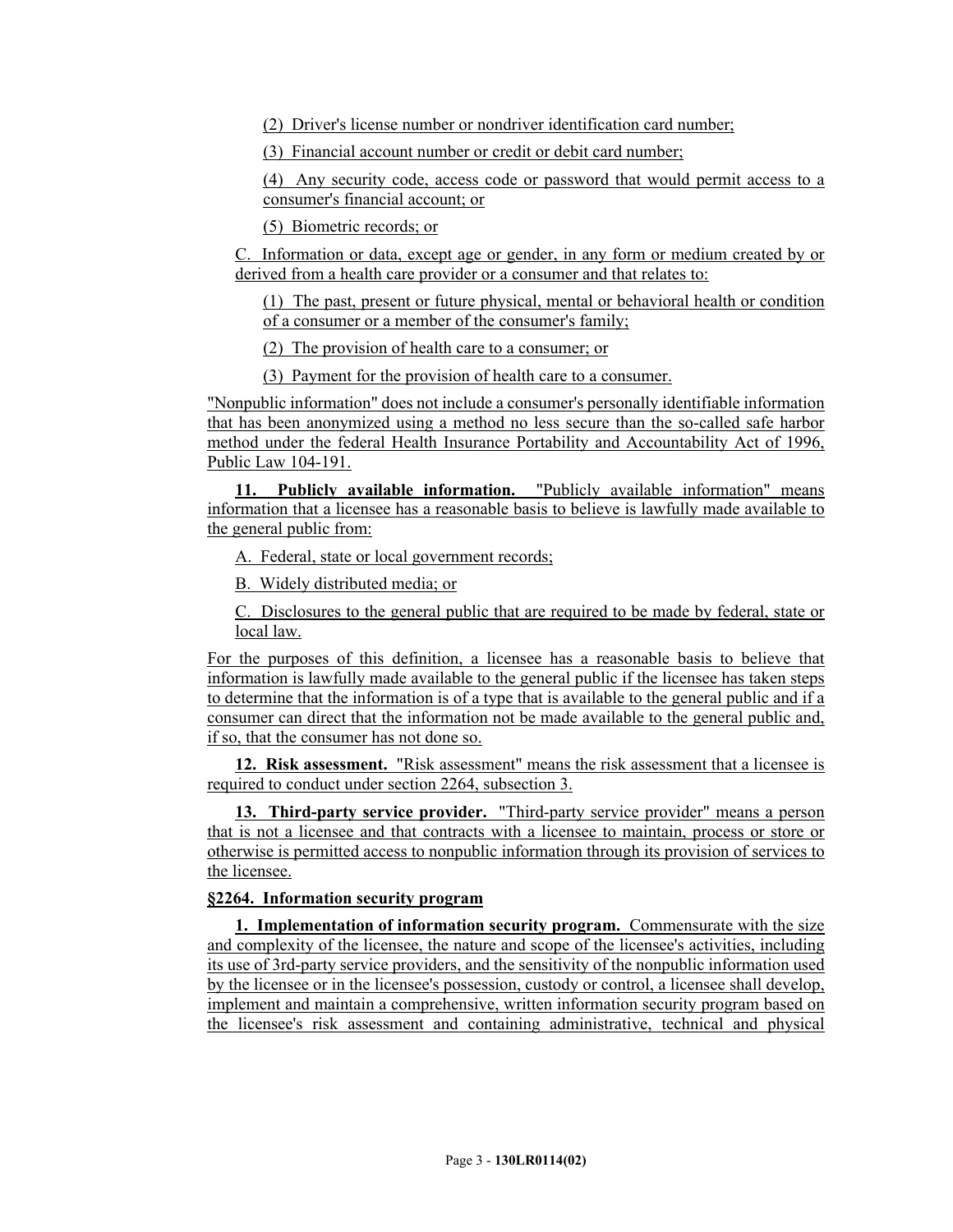safeguards for the protection of nonpublic information and the licensee's information systems.

**2. Objectives of information security program.** A licensee's information security program must be designed to:

A. Protect the security and confidentiality of nonpublic information and the security of the licensee's information systems;

B. Protect against reasonably foreseeable threats or hazards to the security or integrity of nonpublic information and the licensee's information systems;

C. Protect against unauthorized access to or use of nonpublic information and minimize the likelihood of harm to any consumer; and

D. Define and periodically reevaluate a schedule for retention of nonpublic information and a mechanism for its destruction when it is no longer needed.

**3. Risk assessment.** A licensee shall:

A. Designate one or more employees, an affiliate or another person to act on behalf of the licensee to be responsible for the licensee's information security program;

B. Identify reasonably foreseeable internal or external threats that could result in unauthorized access to or transmission, disclosure, misuse, alteration or destruction of nonpublic information, including threats to the security of the licensee's information systems and nonpublic information that are accessible to or held by 3rd-party service providers;

C. Assess the likelihood and potential damage of the threats described in paragraph B, taking into consideration the sensitivity of the nonpublic information;

D. Assess the sufficiency of policies, procedures and other safeguards in place to manage the threats described in paragraph B, including consideration of threats in each relevant area of the licensee's operations, including:

(1) Employee training and management;

(2) Information systems, including network and software design, as well as information classification, governance, processing, storage, transmission and disposal; and

(3) Detecting, preventing and responding to attacks, intrusions or other system failures; and

E. At least annually, assess the effectiveness of the key controls, information systems and procedures and other safeguards in paragraph D implemented to manage the threats described in paragraph B that are identified in the licensee's ongoing assessment.

**4. Risk management.** Based on its risk assessment pursuant to subsection 3, a licensee shall:

Design its information security program to mitigate the identified risks, commensurate with the size and complexity of the licensee, the nature and scope of the licensee's activities, including its use of 3rd-party service providers, and the sensitivity of the nonpublic information used by the licensee or in the licensee's possession, custody or control;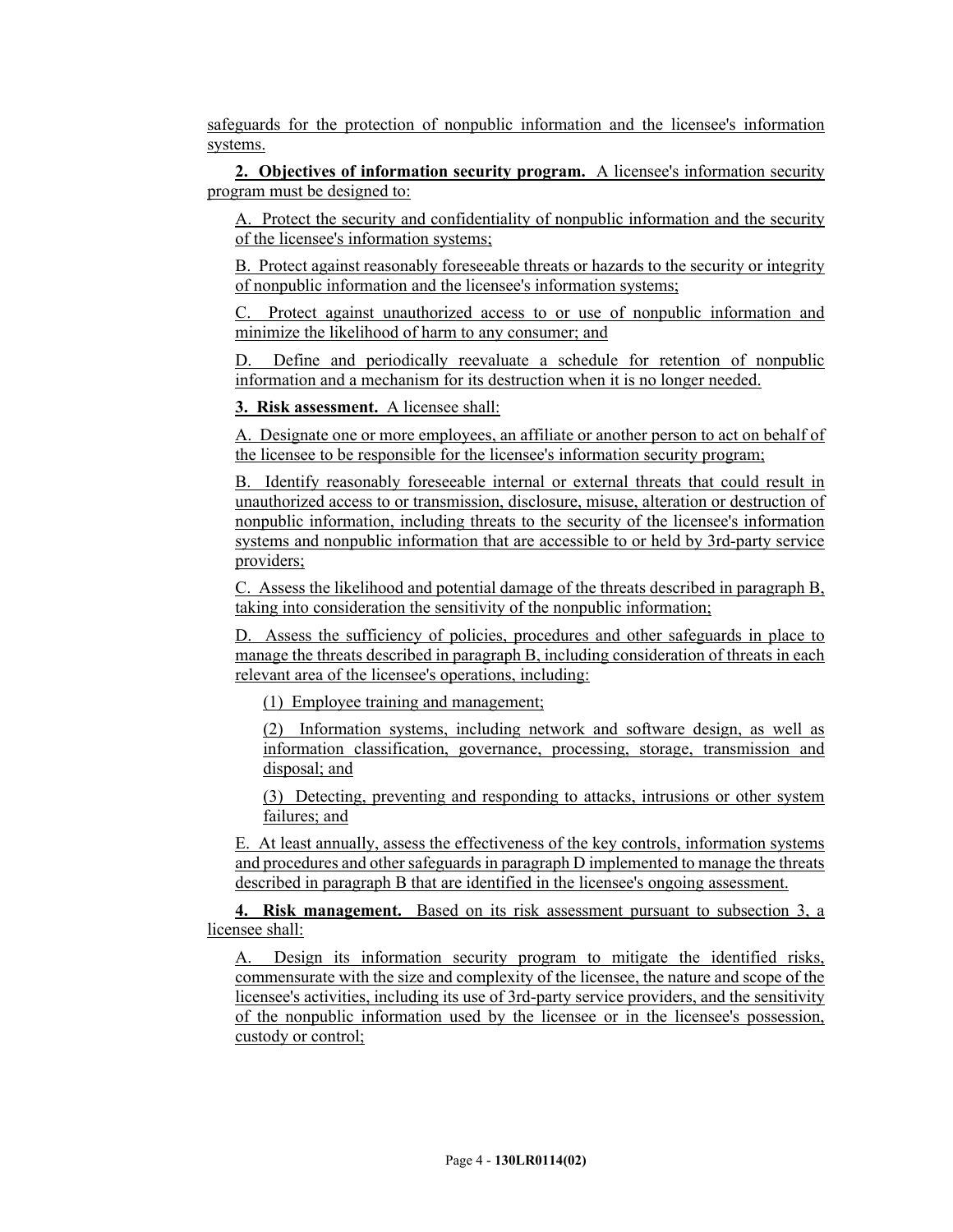B. Consider the following security measures and implement the measures considered appropriate:

(1) Place access controls on information systems, including controls to authenticate and permit access only to authorized individuals to protect against the unauthorized acquisition of nonpublic information;

(2) Identify and manage the data, personnel, devices, systems and facilities that enable the licensee to achieve its business purposes in accordance with their relative importance to business objectives and the licensee's risk management strategy;

(3) Restrict access at physical locations containing nonpublic information to only authorized individuals;

(4) Protect, by encryption or other appropriate means, all nonpublic information while it is being transmitted over an external network and all nonpublic information stored on a laptop computer or other portable computing or storage device or media;

(5) Adopt secure development practices for applications developed and used by the licensee and procedures for evaluating, assessing or testing the security of externally developed applications used by the licensee;

(6) Modify information systems in accordance with the licensee's information security program;

(7) Use effective controls, which may include multifactor authentication procedures, for individuals accessing nonpublic information;

(8) Regularly test and monitor systems and procedures to detect actual and attempted attacks on or intrusions into information systems;

(9) Include audit trails within the information security program designed to detect and respond to cybersecurity events and to reconstruct material financial transactions sufficient to support normal operations and obligations of the licensee;

(10) Implement measures to protect against destruction, loss or damage of nonpublic information due to environmental hazards, such as fire and water damage, or other catastrophes or technological failures; and

(11) Develop, implement and maintain procedures for the secure disposal of nonpublic information in any format;

C. Include cybersecurity risks in the licensee's enterprise risk management process;

D. Stay informed regarding emerging threats to or vulnerabilities of information systems and use reasonable security measures when sharing information relative to the character of the sharing and the type of information shared; and

E. Provide its personnel with cybersecurity awareness training that is updated as necessary to reflect risks identified by the licensee in its risk assessment.

**5. Oversight by board of directors.** If a licensee has a board of directors, the board or an appropriate committee of the board, at a minimum, shall require the licensee's executive management or the executive management's delegates to: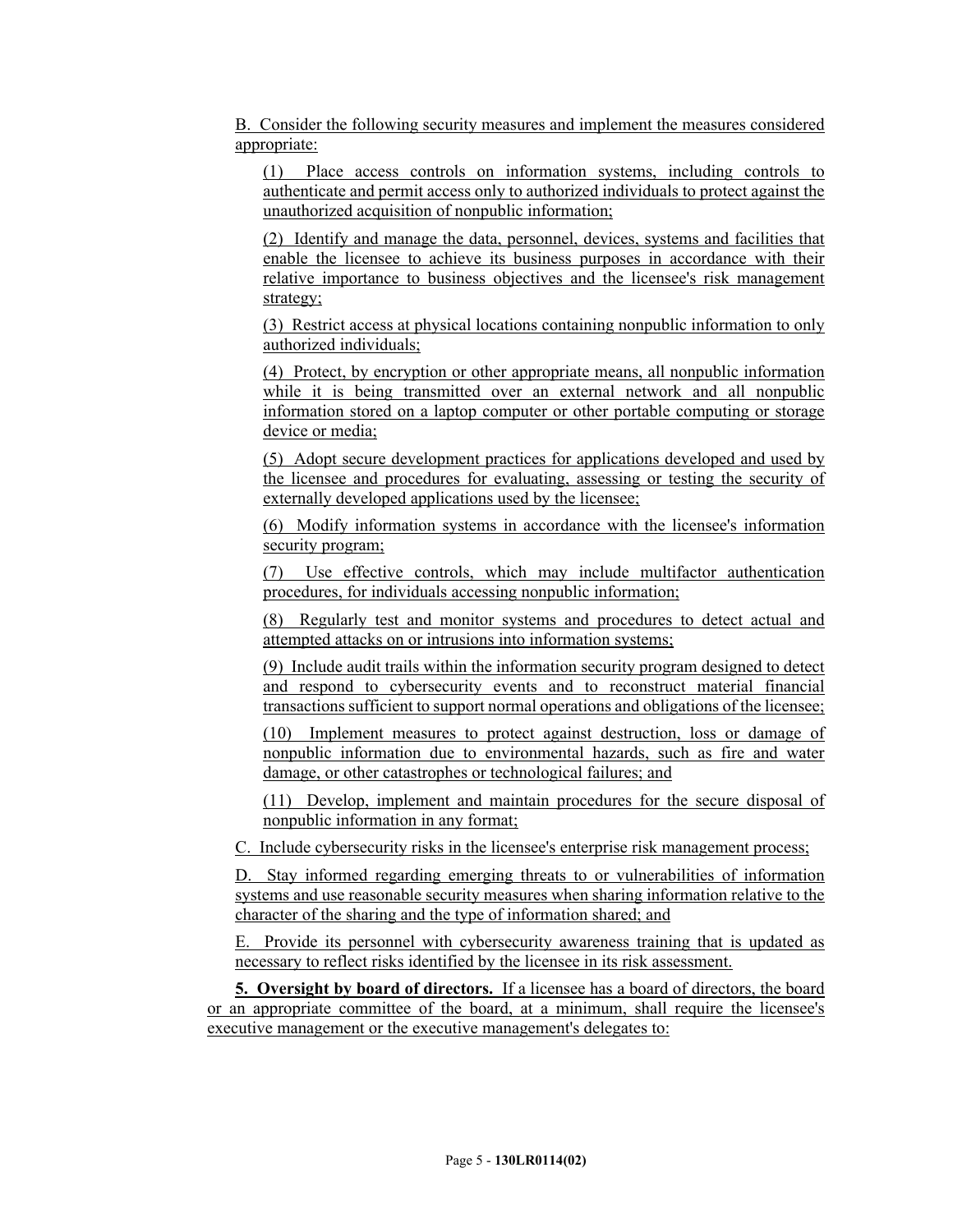- A. Develop, implement and maintain the licensee's information security program; and
- B. Report to the board in writing at least annually the following information:

(1) The overall status of the licensee's information security program and the licensee's compliance with this chapter; and

(2) Material matters related to the information security program, addressing issues such as risk assessment, risk management and control decisions, 3rd-party service provider arrangements, results of testing, cybersecurity events or cybersecurity violations and the executive management's responses to cybersecurity events or cybersecurity violations, and recommendations for changes to the information security program.

If a licensee's executive management delegates any of its responsibilities under this section, the licensee's executive management shall oversee each delegate's efforts with respect to the development, implementation and maintenance of the licensee's information security program and shall require each delegate to submit a report to the board pursuant to paragraph B.

# **6. Oversight of 3rd-party service provider arrangements.** A licensee shall:

A. Exercise due diligence in selecting its 3rd-party service providers; and

B. Require each 3rd-party service provider to implement appropriate administrative, technical and physical safeguards to protect and secure the information systems and nonpublic information that are accessible to or held by the 3rd-party service provider.

**7. Program adjustments.** A licensee shall monitor, evaluate and adjust, as appropriate, its information security program consistent with any relevant changes in technology, the sensitivity of the licensee's nonpublic information, internal or external threats to nonpublic information and the licensee's own changing business arrangements, such as mergers and acquisitions, alliances and joint ventures, outsourcing arrangements and changes to information systems.

**8. Incident response plan.** As part of its information security program, a licensee shall establish a written incident response plan designed to promptly respond to and recover from any cybersecurity event that compromises the confidentiality, integrity or availability of nonpublic information in its possession; the licensee's information systems; or the continuing functionality of any aspect of the licensee's business or operations. The incident response plan must address the following areas:

A. The internal process for responding to a cybersecurity event;

B. The goals of the incident response plan;

C. The definition of clear roles, responsibilities and levels of decision-making authority;

D. External and internal communications and information sharing;

E. Requirements for the remediation of any identified weaknesses in the licensee's information systems and associated controls;

F. Documentation and reporting regarding cybersecurity events and related incident response activities; and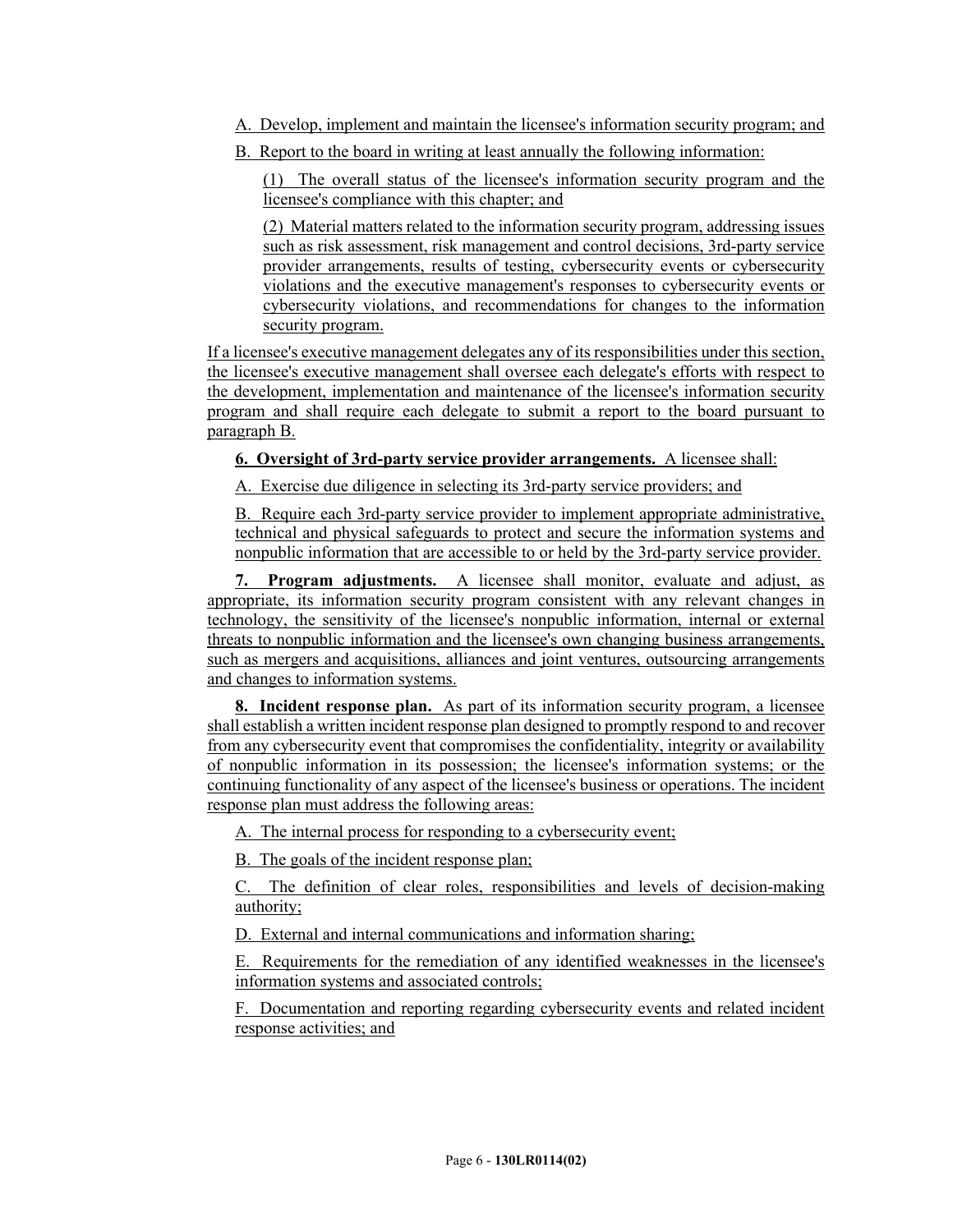G. The evaluation and revision as necessary of the incident response plan following a cybersecurity event.

**9. Annual certification to superintendent.** By April 15th annually, an insurance carrier domiciled in this State shall submit to the superintendent a written statement certifying that the insurance carrier is in compliance with the requirements set forth in this section. An insurance carrier shall maintain for examination by the superintendent all records, schedules and data supporting this certification for a period of 5 years. To the extent that an insurance carrier has identified areas, systems or processes that require material improvement, updating or redesign, the insurance carrier shall document the identification and the remedial efforts planned and underway to address such areas, systems or processes. The documentation required pursuant to this subsection must be available for inspection by the superintendent.

# **§2265. Investigation of cybersecurity event**

**1. Investigation.** If a licensee learns that a cybersecurity event has or may have occurred, the licensee or an outside vendor or service provider designated to act on behalf of the licensee shall conduct a prompt investigation. During the investigation, the licensee or an outside vendor or service provider designated to act on behalf of the licensee, at a minimum, shall:

A. Determine whether a cybersecurity event has occurred;

B. Assess the nature and scope of the cybersecurity event;

C. Identify any nonpublic information that may have been involved in the cybersecurity event; and

D. Perform or oversee the performance of reasonable measures to restore the security of the information systems compromised in the cybersecurity event in order to prevent further unauthorized acquisition, release or use of nonpublic information in the licensee's possession, custody or control.

**2. System maintained by 3rd-party service provider.** If a licensee learns that a cybersecurity event has or may have occurred in an information system maintained by a 3rd-party service provider, the licensee shall either use its best efforts to complete the steps listed in subsection 1 or confirm that the 3rd-party service provider has completed those steps.

**3. Maintenance of records.** A licensee shall maintain records concerning a cybersecurity event for a period of at least 5 years from the date of the cybersecurity event and shall produce those records upon demand of the superintendent.

# **§2266. Notification of cybersecurity event**

**1. Notification to superintendent.** Notwithstanding Title 10, chapter 210-B, a licensee shall notify the superintendent as promptly as possible but in no event later than 3 business days from a determination that a cybersecurity event has occurred if:

A. This State is the licensee's state of domicile, in the case of an insurance carrier, or this State is the licensee's home state, as that term is defined in section 1420-A, subsection 2, in the case of an insurance producer; or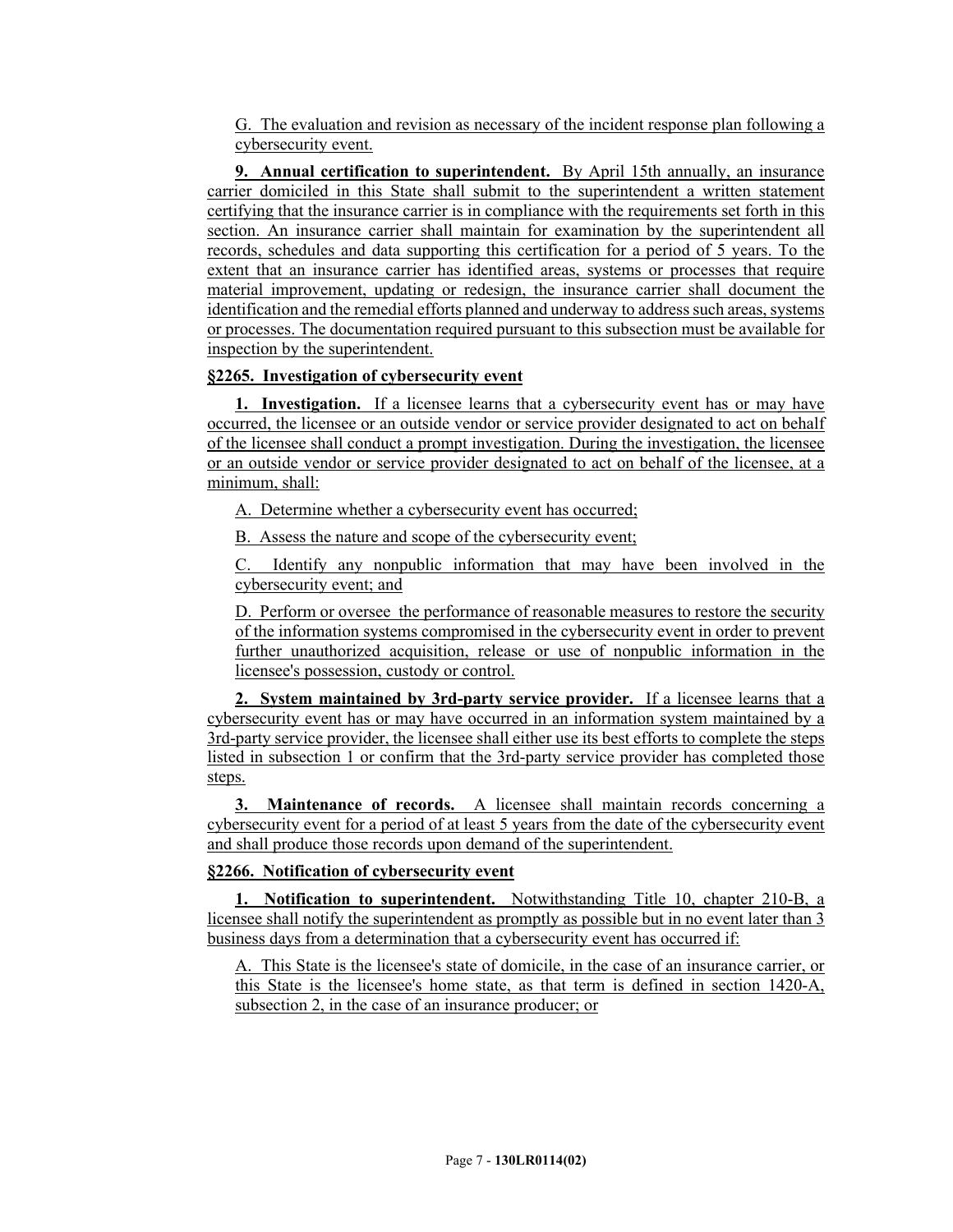B. The licensee reasonably believes that the nonpublic information involved concerns 250 or more consumers residing in this State and that the cybersecurity event is either of the following:

(1) A cybersecurity event affecting the licensee of which notice is required to be provided to any government body, self-regulatory organization or other supervisory body pursuant to any state or federal law; or

(2) A cybersecurity event that has a reasonable likelihood of materially harming:

(a) Any consumer residing in this State; or

(b) Any material part of the normal operation of the licensee.

**2. Provision of information by licensee.** A licensee shall provide in electronic form as directed by the superintendent as much of the following information regarding a cybersecurity event as possible:

A. The date of the cybersecurity event;

B. A description of how the information was exposed, lost, stolen or breached, including the specific roles and responsibilities of 3rd-party service providers, if any;

C. How the cybersecurity event was discovered;

D. Whether any lost, stolen or breached information has been recovered and, if so, how this was done;

E. The identity of the source of the cybersecurity event;

F. Whether the licensee has filed a police report or has notified any regulatory, government or law enforcement agencies and, if so, when the report was filed or the notification was provided;

G. A description of the specific types of information acquired without authorization. For purposes of this subsection, "specific types of information" includes, but is not limited to, medical information, financial information and information allowing identification of a consumer;

H. The period of time during which the information system was compromised by the cybersecurity event;

I. The total number of consumers in this State affected by the cybersecurity event. The licensee shall provide its best estimate in the notification provided pursuant to subsection 1 to the superintendent and update this estimate with each subsequent report to the superintendent pursuant to this section;

J. The results of any review conducted by or for the licensee identifying a lapse in either automated controls or internal procedures or confirming that all automated controls or internal procedures were followed;

K. A description of efforts being undertaken to remediate the situation that permitted the cybersecurity event to occur;

L. A copy of the licensee's privacy policy and a statement outlining the steps the licensee will take to investigate and notify consumers affected by the cybersecurity event; and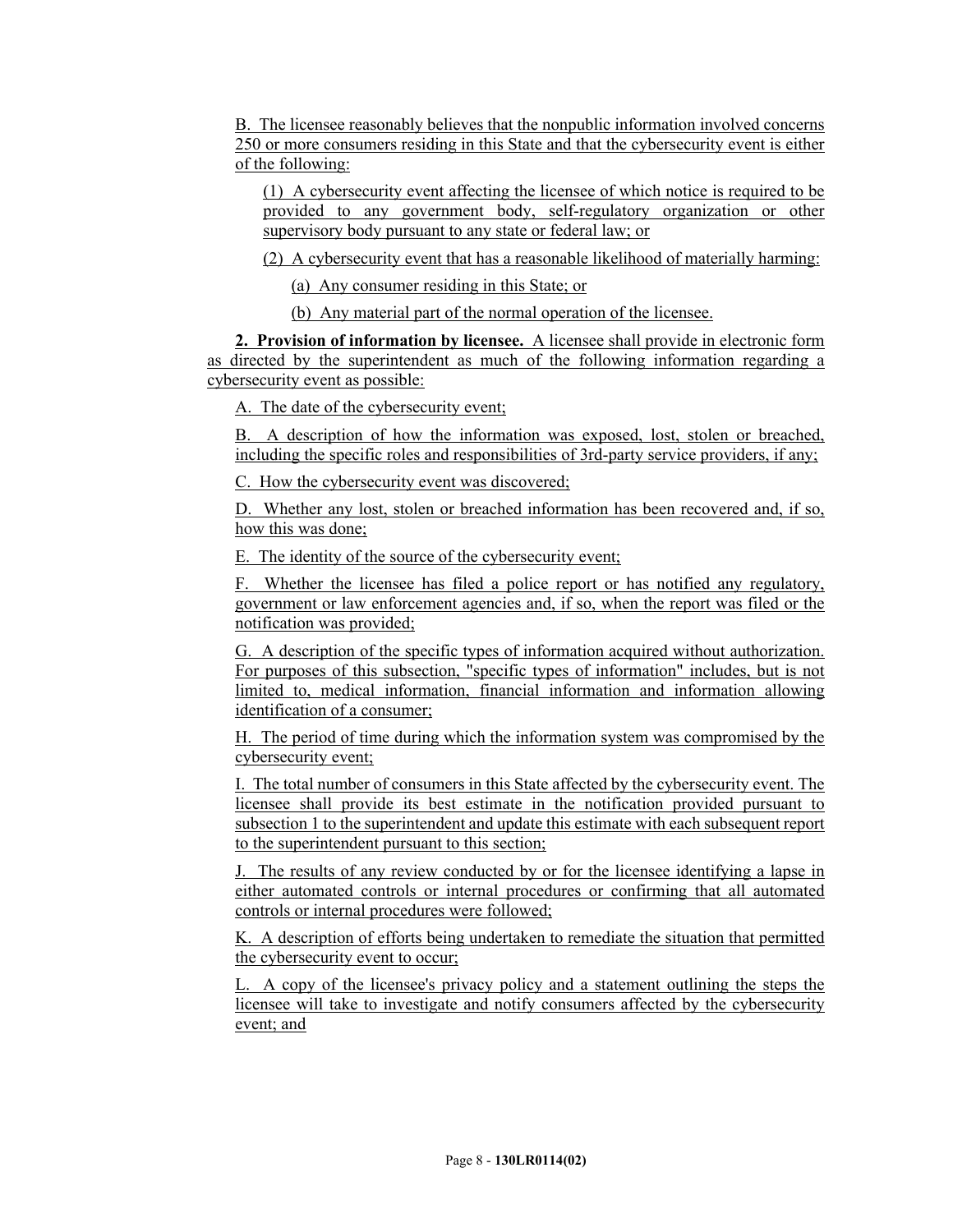M. The name and contact information of a person who is familiar with the cybersecurity event and authorized to act for the licensee.

The licensee has a continuing obligation to update and supplement initial and subsequent notifications to the superintendent concerning the cybersecurity event.

**3. Notification to consumers.** A licensee shall comply with Title 10, chapter 210-B, as applicable, and, when required to notify the superintendent under subsection 1, provide to the superintendent a copy of the notice sent to consumers pursuant to Title 10, chapter 210-B.

**4. Notice regarding cybersecurity events of 3rd-party service providers.** In the case of a cybersecurity event in an information system maintained by a 3rd-party service provider of which the licensee has become aware:

A. The licensee shall respond to the cybersecurity event as described under subsection 1; and

B. The computation of the licensee's deadlines for notification under this section begins on the day after the 3rd-party service provider notifies the licensee of the cybersecurity event or the day after the licensee otherwise has actual knowledge of the cybersecurity event, whichever is sooner.

Nothing in this chapter may be construed to prevent or abrogate an agreement between a licensee and another licensee, a 3rd-party service provider or any other party to fulfill any of the investigation requirements imposed under section 2265 or notice requirements imposed under this subsection.

**5. Notice regarding cybersecurity events of reinsurers to insurers.** This subsection governs notice regarding cybersecurity events of reinsurers to insurers.

A. In the case of a cybersecurity event involving nonpublic information that is used by a licensee that is acting as an assuming insurer or is in the possession, custody or control of a licensee that is acting as an assuming insurer and that does not have a direct contractual relationship with the affected consumers:

(1) The assuming insurer shall notify its affected ceding insurers and the superintendent of its state of domicile within 3 business days of making the determination that a cybersecurity event has occurred; and

(2) The ceding insurers that have a direct contractual relationship with affected consumers shall fulfill the consumer notification requirements imposed under the laws of this State and any other notification requirements relating to a cybersecurity event imposed under this section.

B. In the case of a cybersecurity event involving nonpublic information that is in the possession, custody or control of a 3rd-party service provider of a licensee that is acting as an assuming insurer:

(1) The assuming insurer shall notify its affected ceding insurers and the superintendent of its state of domicile within 3 business days of receiving notice from its 3rd-party service provider that a cybersecurity event has occurred; and

(2) The ceding insurers that have a direct contractual relationship with affected consumers shall fulfill the consumer notification requirements imposed under the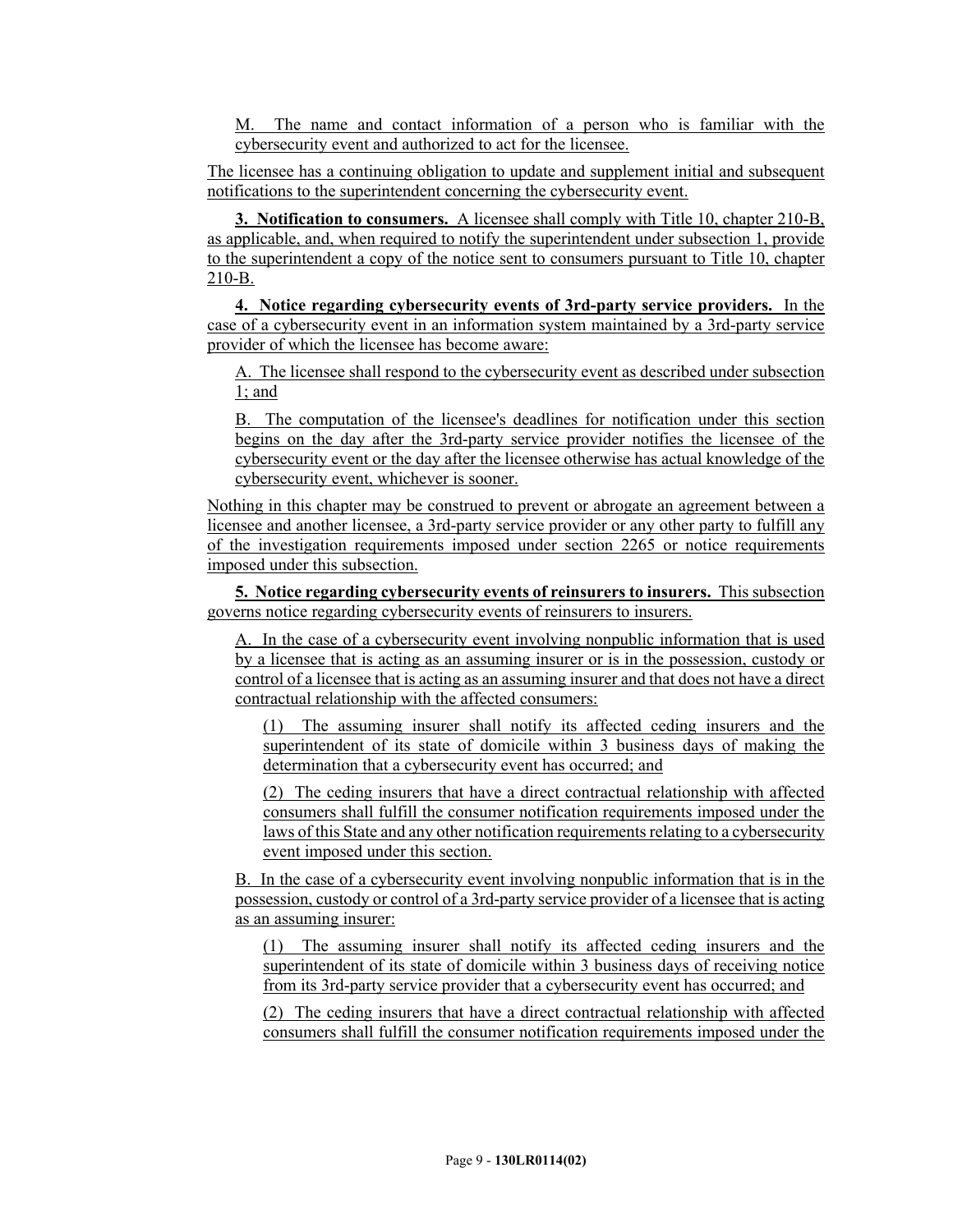laws of this State and any other notification requirements relating to a cybersecurity event imposed under this section.

**6. Notice regarding cybersecurity events of insurance carriers to producers of record.** In the case of a cybersecurity event involving nonpublic information that is in the possession, custody or control of a licensee that is an insurance carrier or its 3rd-party service provider, and for which information a consumer accessed the insurance carrier's services through an independent insurance producer, the insurance carrier shall notify the producers of record of all affected consumers no later than the time consumers must be notified under subsection 3 or as directed by the superintendent, except that the insurance carrier is excused from this obligation for those instances in which it does not have the current producer of record information for any individual consumer.

#### **§2267. Power of superintendent**

**1. Investigate.** The superintendent may examine and investigate the affairs of any licensee to determine whether the licensee has been or is engaged in any conduct in violation of this chapter. This power is in addition to the powers the superintendent has under sections 220 and 221. Any such examination or investigation must be conducted pursuant to those sections.

**2. Enforcement.** Whenever the superintendent has reason to believe that a licensee has been or is engaged in conduct in this State that violates this chapter, the superintendent may take action that is necessary or appropriate to enforce the provisions of this chapter.

## **§2268. Confidentiality**

**1. Materials held confidential.** Documents, materials and other information in the control or possession of the bureau that are furnished by a licensee or an employee or agent acting on behalf of the licensee pursuant to section 2264, subsection 9 or section 2266, subsection 2, paragraph B, C, D, E, H, J or K or that are obtained by the superintendent in an investigation or examination pursuant to section 2267 are confidential by law and privileged, are not subject to Title 1, chapter 13, subchapter 1, are not subject to subpoena and are not subject to discovery or admissible in evidence in any private civil action; however, the superintendent is authorized to use the documents, materials and other information in the furtherance of any regulatory or legal action brought as a part of the superintendent's duties and to share them on a confidential basis in accordance with section 216, subsection 5.

**2. Private civil action.** Neither the superintendent nor any person who received documents, materials or other information while acting under the authority of the superintendent may be permitted or required to testify in any private civil action concerning any confidential documents, materials or other information subject to subsection 1.

**3. Disclosure not waiver.** Disclosure of information to the superintendent under this section or as a result of sharing as authorized in section 216, subsection 5 does not constitute a waiver of any applicable privilege or claim of confidentiality regarding the documents, materials or other information.

**4. Final actions.** This chapter may not be construed to prohibit the superintendent from releasing final, adjudicated actions that are open to public inspection pursuant to Title 1, chapter 13, subchapter 1 to a database or other clearinghouse service maintained by the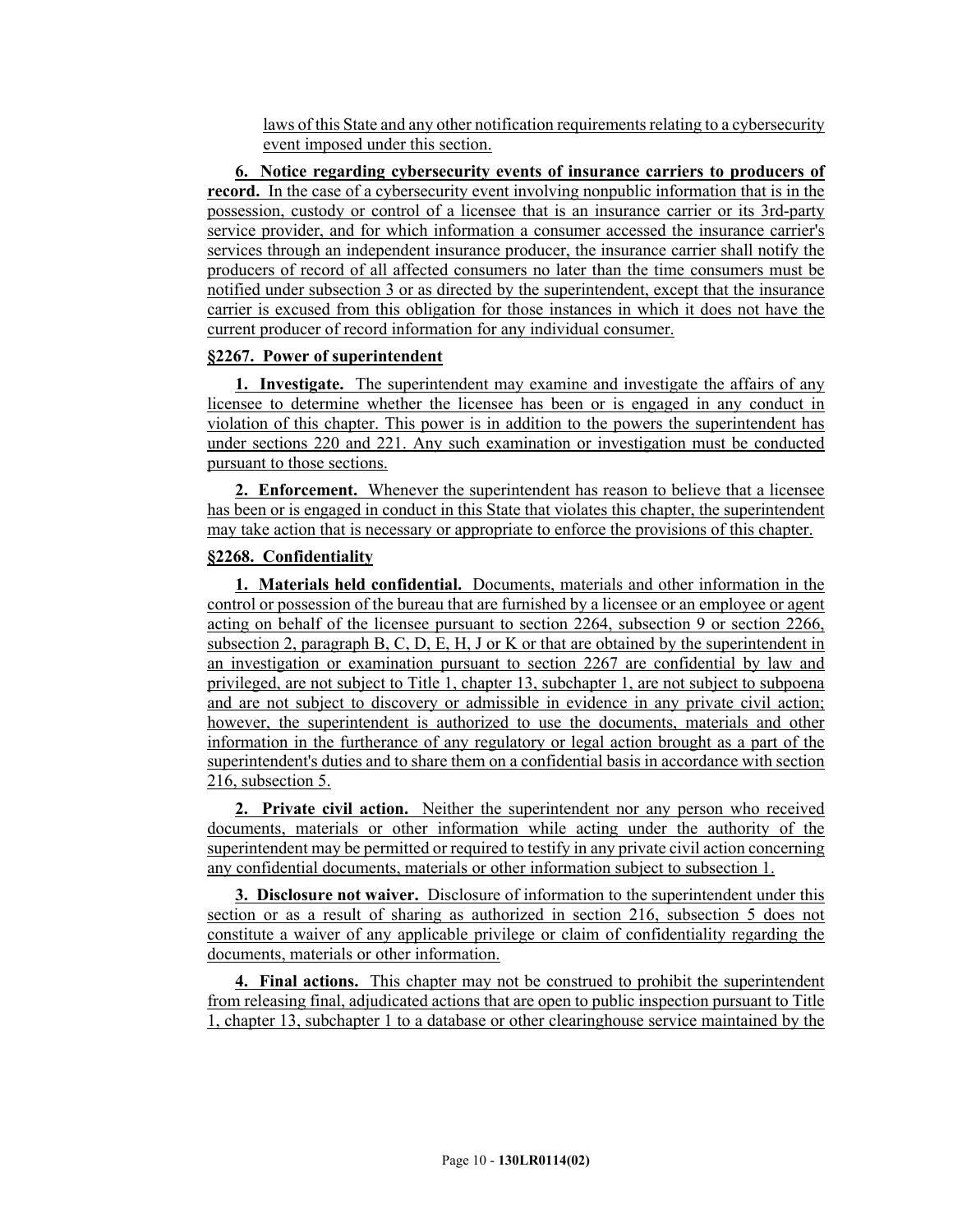National Association of Insurance Commissioners, its affiliates or subsidiaries or any successor organization.

#### **§2269. Application; exceptions**

**1. Small business exception.** A licensee with fewer than 10 employees, including any independent contractors working for the licensee in the business of insurance, is exempt from section 2264.

**2. Licensees subject to federal law.** The following provisions apply to licensees subject to federal law.

A. A licensee that is subject to and in compliance with the federal Health Insurance Portability and Accountability Act of 1996, Public Law 104-191 and related privacy, security and breach notification regulations pursuant to 45 Code of Federal Regulations, Parts 160 and 164 and the federal Health Information Technology for Economic and Clinical Health Act, Public Law 111-5 is considered to meet the requirements of this chapter, other than the requirements of section 2266, subsection 1 for notification to the superintendent, if:

(1) The licensee maintains a program for information security and breach notification that treats all nonpublic information relating to consumers in this State in the same manner as protected health information;

(2) The licensee annually submits to the superintendent a written statement certifying that the licensee is in compliance with the requirements of this paragraph; and

(3) The superintendent has not issued a determination finding that the applicable federal regulations are materially less stringent than the requirements of this chapter.

B. A licensee that is an insurance producer business entity, as licensed pursuant to section 1420-E, owned by a depository institution and that maintains an information security program in compliance with the standards for safeguarding customer information as set forth pursuant to the federal Gramm-Leach-Bliley Act, 15 United States Code, Sections 6801 and 6805 is considered to meet the requirements of section 2264 if:

(1) Upon request, the licensee produces documentation satisfactory to the superintendent that independently validates the controlling depository institution's adoption of an information security program that satisfies the standards for safeguarding customer information;

(2) The licensee annually submits to the superintendent a written statement certifying that the licensee is in compliance with the requirements of this paragraph; and

(3) The superintendent has not issued a determination finding that the standards for safeguarding customer information are materially less stringent than the requirements of section 2264.

**3. Employee, agent, representative or designee also a licensee.** An employee, agent, representative or designee of a licensee that is also a licensee is exempt from section 2264 and need not develop its own information security program to the extent that the employee,